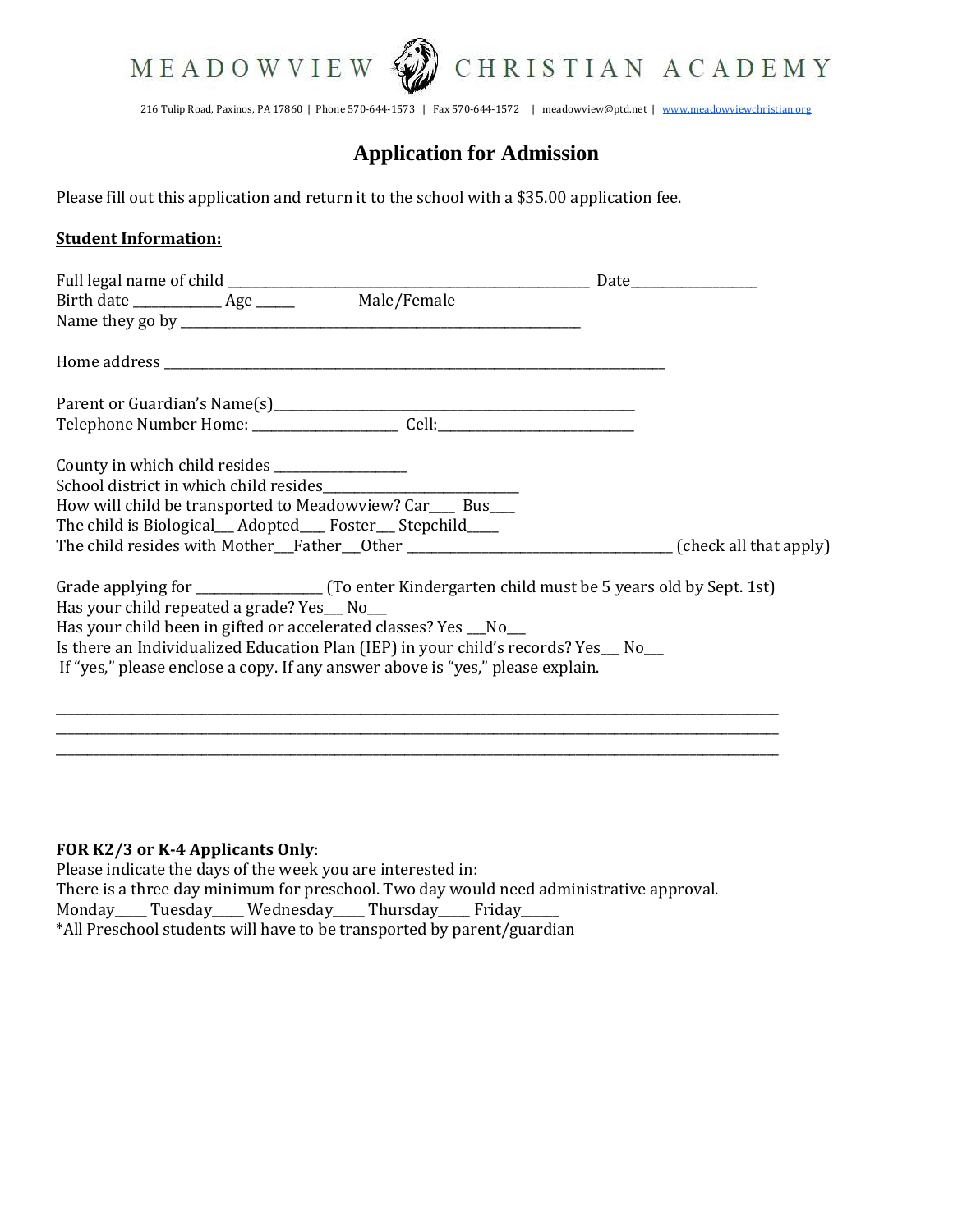



216 Tulip Road, Paxinos, PA 17860 | Phone 570-644-1573 | Fax 570-644-1572 | meadowview@ptd.net | www.meadowviewchristian.org

# **Medical Information:**

| List any special medical conditions, allergies, or medications taken on a regular basis. |                                                                                                                                                                                                                                                                                                                                                                                                                                                 |  |  |  |  |
|------------------------------------------------------------------------------------------|-------------------------------------------------------------------------------------------------------------------------------------------------------------------------------------------------------------------------------------------------------------------------------------------------------------------------------------------------------------------------------------------------------------------------------------------------|--|--|--|--|
|                                                                                          |                                                                                                                                                                                                                                                                                                                                                                                                                                                 |  |  |  |  |
|                                                                                          | In case of emergency, who should be contacted if you cannot be reached?                                                                                                                                                                                                                                                                                                                                                                         |  |  |  |  |
|                                                                                          |                                                                                                                                                                                                                                                                                                                                                                                                                                                 |  |  |  |  |
|                                                                                          |                                                                                                                                                                                                                                                                                                                                                                                                                                                 |  |  |  |  |
|                                                                                          |                                                                                                                                                                                                                                                                                                                                                                                                                                                 |  |  |  |  |
|                                                                                          |                                                                                                                                                                                                                                                                                                                                                                                                                                                 |  |  |  |  |
| <b>Family Information:</b>                                                               |                                                                                                                                                                                                                                                                                                                                                                                                                                                 |  |  |  |  |
|                                                                                          |                                                                                                                                                                                                                                                                                                                                                                                                                                                 |  |  |  |  |
|                                                                                          | $\label{thm:1} \text{Home address}\text{\textbf{1}} \text{—}\textit{1} \text{—}\textit{1} \text{—}\textit{1} \text{—}\textit{1} \text{—}\textit{1} \text{—}\textit{1} \text{—}\textit{1} \text{—}\textit{1} \text{—}\textit{1} \text{—}\textit{1} \text{—}\textit{1} \text{—}\textit{1} \text{—}\textit{1} \text{—}\textit{1} \text{—}\textit{1} \text{—}\textit{1} \text{—}\textit{1} \text{—}\textit{1} \text{—}\textit{1} \text{—}\textit{1$ |  |  |  |  |
|                                                                                          | Home telephone __________________________Cell phone ____________________________                                                                                                                                                                                                                                                                                                                                                                |  |  |  |  |
|                                                                                          |                                                                                                                                                                                                                                                                                                                                                                                                                                                 |  |  |  |  |
|                                                                                          | Marital status: Married/Widowed/Separated/Divorced/Remarried/Single (please circle one)                                                                                                                                                                                                                                                                                                                                                         |  |  |  |  |
|                                                                                          |                                                                                                                                                                                                                                                                                                                                                                                                                                                 |  |  |  |  |
|                                                                                          |                                                                                                                                                                                                                                                                                                                                                                                                                                                 |  |  |  |  |
|                                                                                          |                                                                                                                                                                                                                                                                                                                                                                                                                                                 |  |  |  |  |
|                                                                                          |                                                                                                                                                                                                                                                                                                                                                                                                                                                 |  |  |  |  |
|                                                                                          |                                                                                                                                                                                                                                                                                                                                                                                                                                                 |  |  |  |  |

Why would you like your child to attend Meadowview Christian Academy?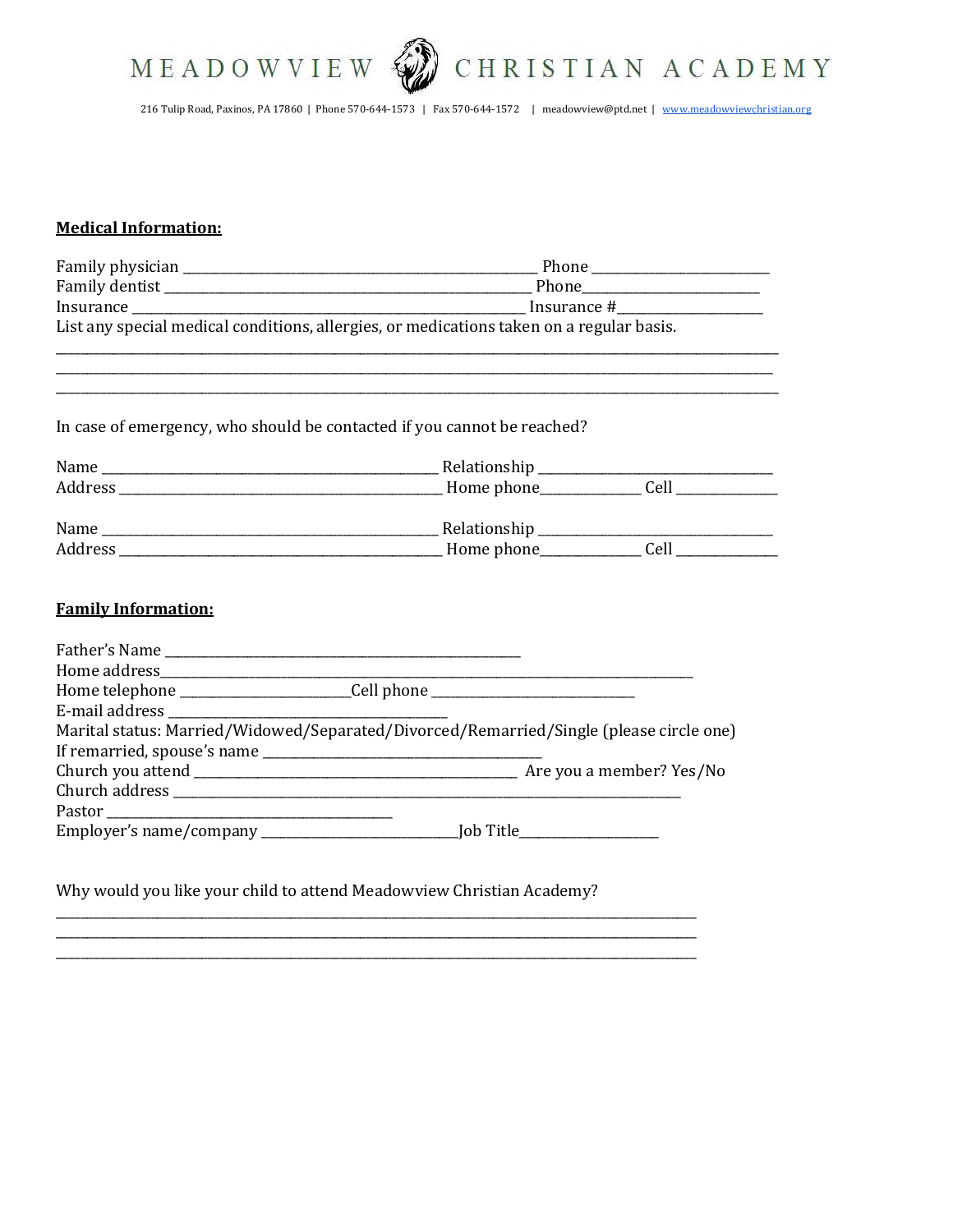



216 Tulip Road, Paxinos, PA 17860 | Phone 570-644-1573 | Fax 570-644-1572 | meadowview@ptd.net | [www.meadowviewchristian.org](http://www.meadowviewchristian.org/)

| Home telephone __________________________Cell phone ____________________________        |  |
|-----------------------------------------------------------------------------------------|--|
|                                                                                         |  |
| Marital status: Married/Widowed/Separated/Divorced/Remarried/Single (please circle one) |  |
|                                                                                         |  |
|                                                                                         |  |
|                                                                                         |  |
|                                                                                         |  |
|                                                                                         |  |
| Why would you like your child to attend Meadowview Christian Academy?                   |  |

Siblings:

| What are the names and birth dates of the applicant's siblings? Please start with the oldest. |            |                 |
|-----------------------------------------------------------------------------------------------|------------|-----------------|
| Name                                                                                          | Birth date | Living at home? |
| Name                                                                                          | Birth date | Living at home? |
| Name                                                                                          | Birth date | Living at home? |

\_\_\_\_\_\_\_\_\_\_\_\_\_\_\_\_\_\_\_\_\_\_\_\_\_\_\_\_\_\_\_\_\_\_\_\_\_\_\_\_\_\_\_\_\_\_\_\_\_\_\_\_\_\_\_\_\_\_\_\_\_\_\_\_\_\_\_\_\_\_\_\_\_\_\_\_\_\_\_\_\_\_\_\_\_\_\_\_\_\_\_\_\_\_\_\_\_\_\_\_\_ \_\_\_\_\_\_\_\_\_\_\_\_\_\_\_\_\_\_\_\_\_\_\_\_\_\_\_\_\_\_\_\_\_\_\_\_\_\_\_\_\_\_\_\_\_\_\_\_\_\_\_\_\_\_\_\_\_\_\_\_\_\_\_\_\_\_\_\_\_\_\_\_\_\_\_\_\_\_\_\_\_\_\_\_\_\_\_\_\_\_\_\_\_\_\_\_\_\_\_\_\_